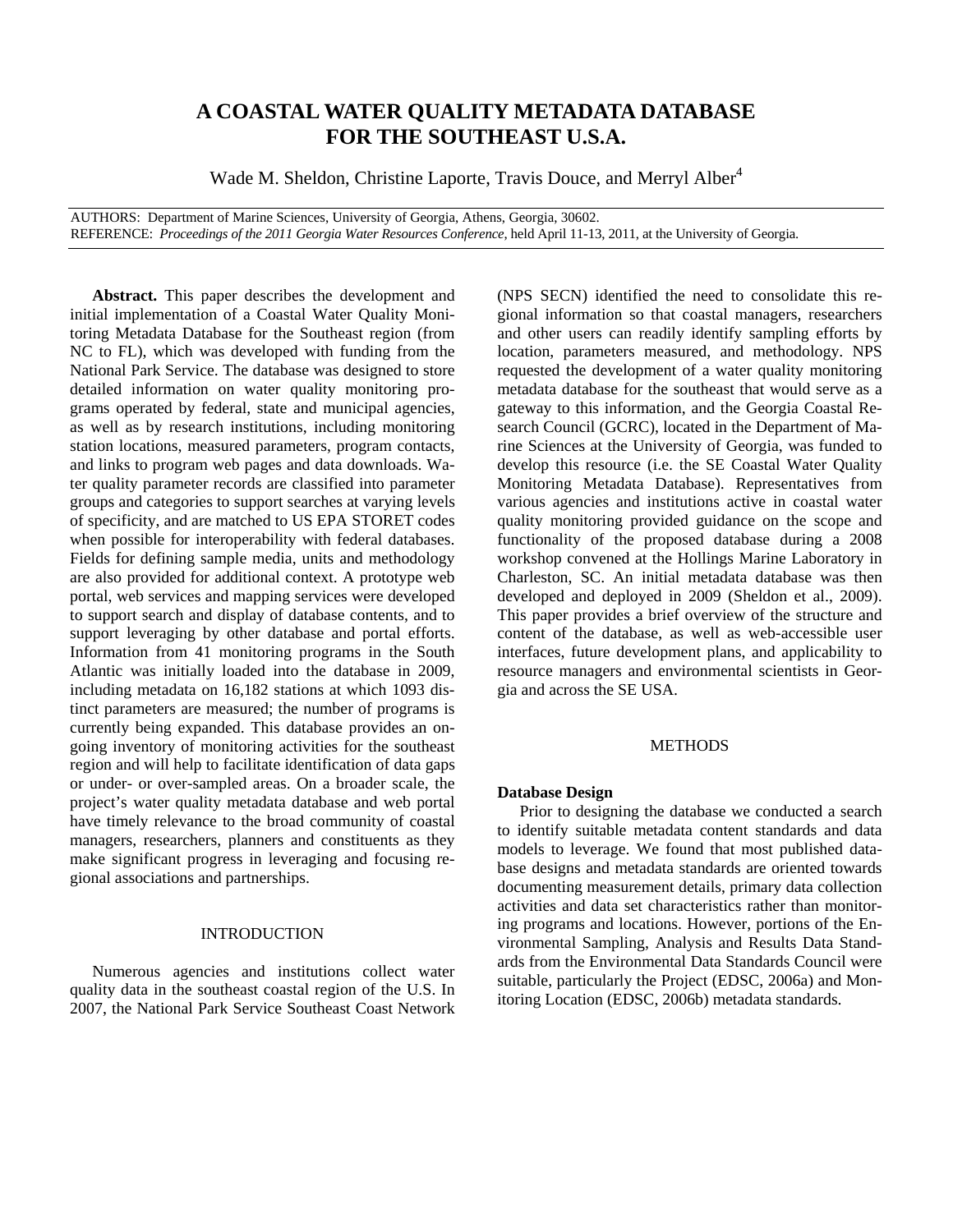Using the EDSC content standards as a guideline we designed a relational database, "NPS\_WaterQuality", to store all metadata needed for the project using Microsoft SOL Server<sup>™</sup> 2000. The database model was implemented using a fully-normalized table design with referential integrity constraints (i.e. foreign key relationships) to prevent entry of incomplete or unlinked information (Riordan, 1999). Select portions of the database model are illustrated as entity-relationship diagrams below (figs.1-2), and the complete design is described in detail in Sheldon et al., 2009.

Based on initial investigations, we found that available information about monitoring activities varies greatly in scope and detail. In order to provide the needed flexibility in the database model, we used a two-table design for both organization and monitoring program metadata. The primary tables (Organizations and Monitoring Programs) contain fixed fields with appropriate data types for storing information common to all organization and monitoring program entries (name, acronym, description, web site



**Figure 1. Entity-relationship diagram for organization and monitoring program elements of the NPS\_WaterQuality database (version 1.0). Note that lines represent relationships between tables, with cardinality indicated by a key symbol for the primary table key and infinity symbol for the foreign table ke**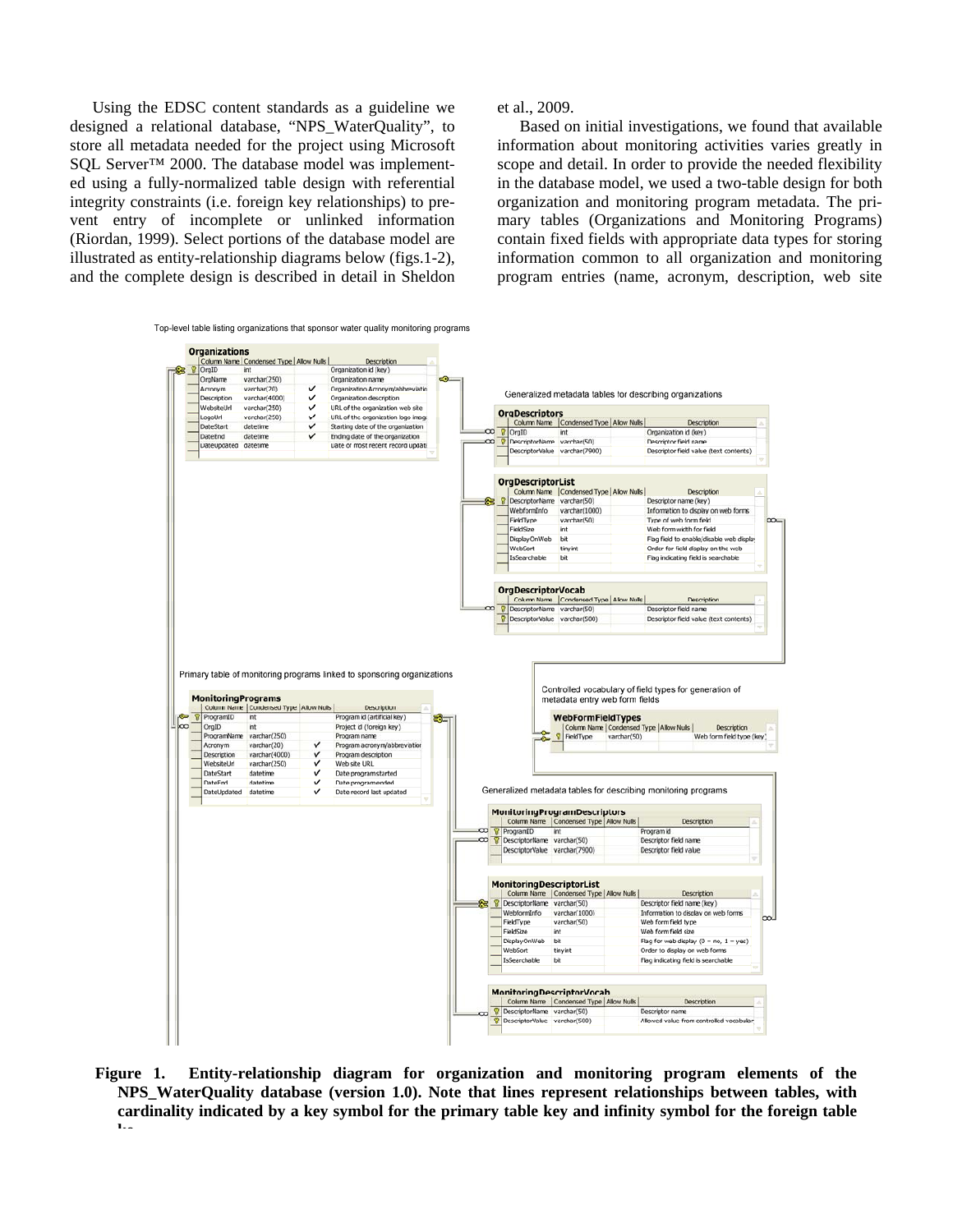

**Figure 2. Entity-relationship diagram for monitoring location and parameter elements of the NPS\_WaterQuality database (version 1.0). Note that lines represent relationships between tables, with cardinality indicated by a key symbol for the primary table key and infinity symbol for the foreign table key**

address, starting date, ending date, record update date). Additional tables are then linked to each of these primary tables (OrgDescriptors and MonitoringProgramDescriptors) to store varying amounts of metadata for a list of candidate metadata fields defined for each primary table (OrgDescriptorList and MonitoringDe-

scriptorList). This generalized design allows individual metadata fields to be added, removed or deprecated without any changes to the underlying database schema or applications.

After designing the NPS\_WaterQuality database, we used Microsoft Access™ 2003 to develop data entry and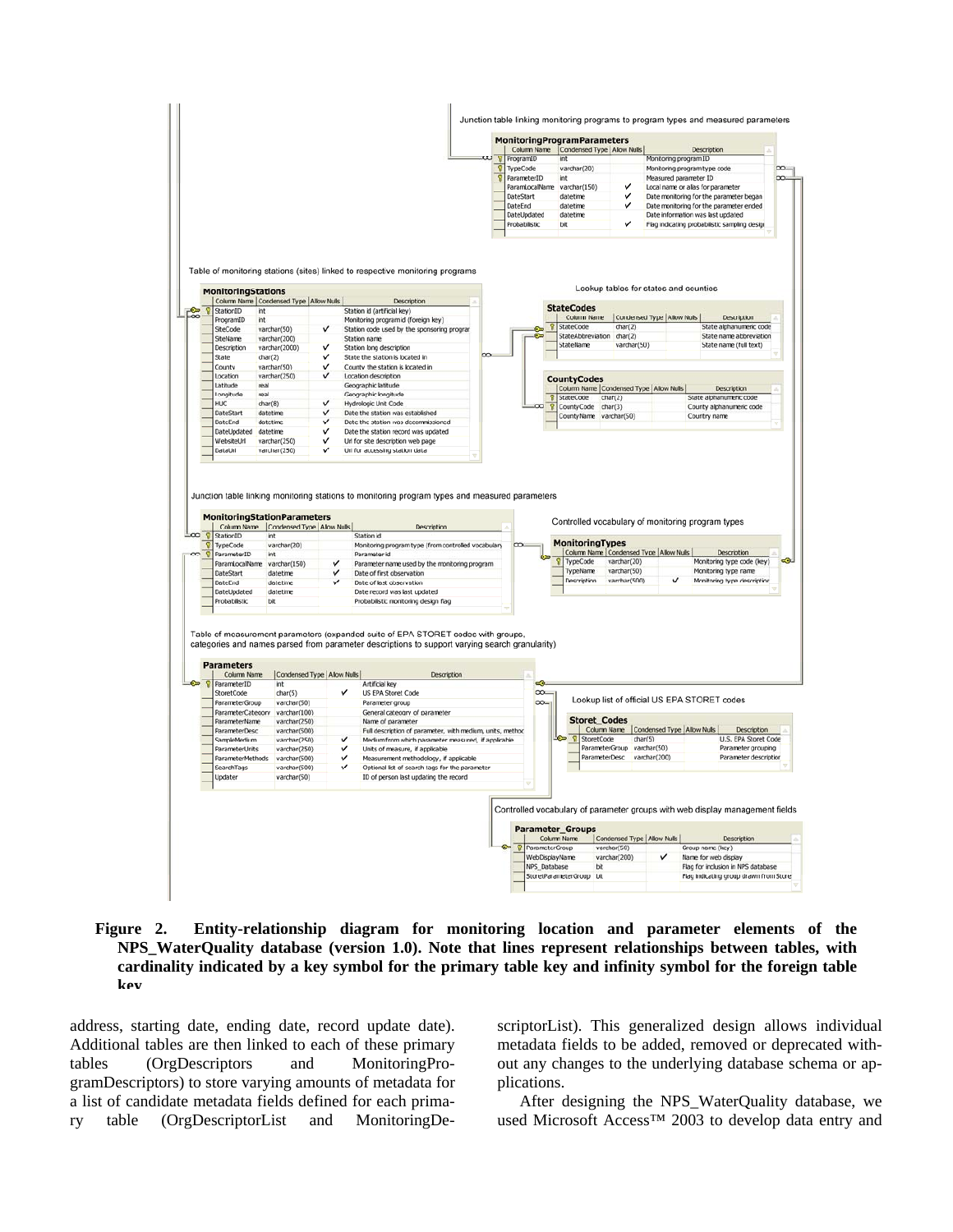management forms, standard queries (i.e. database views), and stored procedures to support web applications, web services and generate reports (Chipman and Baron, 2000). The forms and reports are stored in an Access Data Project (ADP) file along with database connection information, while the database objects (tables, views, stored procedures, functions, diagrams) are stored on the centralized server. This client-server approach allows multiple users to work with the NPS\_WaterQuality database simultaneously without causing version-control issues or risking database file corruption, as commonly occurs with filebased databases.

## **Data Entry**

GCRC staff entered information for organizations whose coastal water quality monitoring programs met our selection criteria (geographically located along the SE coast between the northern border of NC and the southern tip of Florida's east coast; occurring within the Coastal Zone demarcation for each state; having an existing or planned long-term data collection program with existing or planned data access). Metadata content was manually extracted from program web sites (e.g. program titles, descriptions, policy website links) or obtained from agency representatives. Program representatives were then asked to review the draft entries online to ensure accuracy. These initial efforts resulted in a total of 41 programs being registered in the database.

Where possible, we retrieved relevant monitoring location and parameter information from national databases (e.g. USGS National Water Information System, NERRS Centralized Data Management Office, LTER Data Catalog) by programmatically mining web applications and web services using custom MATLAB programs and uploading parsed information directly into the database. We requested information in spreadsheet form for programs that do not operate web-accessible information systems. Metadata for 16,182 stations with 286,042 stationparameter records were uploaded to the database through this initial effort. We also retrieved descriptions and geographic coordinates for over 15,000 additional aquatic and groundwater stations from the US EPA STORET database, and work is currently underway to extract location and parameter information from the EPA Water Quality Exchange database (WQX).

#### **Database Querying**

Despite efforts to obtain comparable information for each program, large disparities in the quantity of information available online and variations in reporting practices for associating measured parameters with locations complicated design of SQL queries for displaying and searching across the database. We therefore developed a series of standard queries, stored as "views" in the data-

base, to create "virtual tables" that can be searched and displayed using simpler query syntax (Henderson, 2000). These views also provide a layer of abstraction for the underlying database structure, insulating dependent applications against future changes.

Stored procedures were then developed to support querying these database views using parameterized function calls to further simplify programmatic access (Henderson, 2002). In addition to encapsulating the query logic and improving performance, stored procedures also significantly enhance security in a web environment by removing database structure information from the application layer (Henderson, 2002). Each procedure is optimized for a different range of search parameters to maximize efficiency and performance, but all return the same fields in the query results to simplify formatting results.

#### **Web and Map Interfaces**

We developed a prototype web portal to provide broader access to the database. The portal is hosted on the Georgia Coastal Research Council web site (www.gcrc.uga.edu/wqmeta/) in the UGA Department of Marine Sciences. Web pages were designed using HTML templates and Active Server Page server-side scripting technology to dynamically retrieve information from the SQL Server database and format it for web display and downloading.

Web forms are available for entering and updating organization and program descriptions, along with additional pages that allow users to browse summaries and detailed metadata describing registered organizations and monitoring programs. Dynamically-generated hyperlinks support navigating to related information in the portal. One can also leave the portal to view external web links for the organization, program, or station (e.g. view the monitoring program's web site or access the data retrieval page).

A monitoring location search page allows visitors to search the database for monitoring activities by program, site name, site type, measured parameter, date range, 8 digit hydrologic unit code (HUC), and geographic bounding box (www.gcrc.uga.edu/wqmeta/app/search.asp). An embedded Google Map with zoom and drag capability is provided for graphical entry of bounding box coordinates, and measurement parameter names can be specific (e.g. Ammonium) or general (e.g. Nitrogen) to support broad or narrow searches. Multiple output formats are supported for search results, including HTML table (i.e. web display), Spreadsheet CSV, Google Earth Keyhole Markup Language (KML), and XML text. The HTML table format includes links to site detail pages, displaying all available information about monitoring activities at the site, links to monitoring program information, and an embedded Google Map. The KML format allows search results to be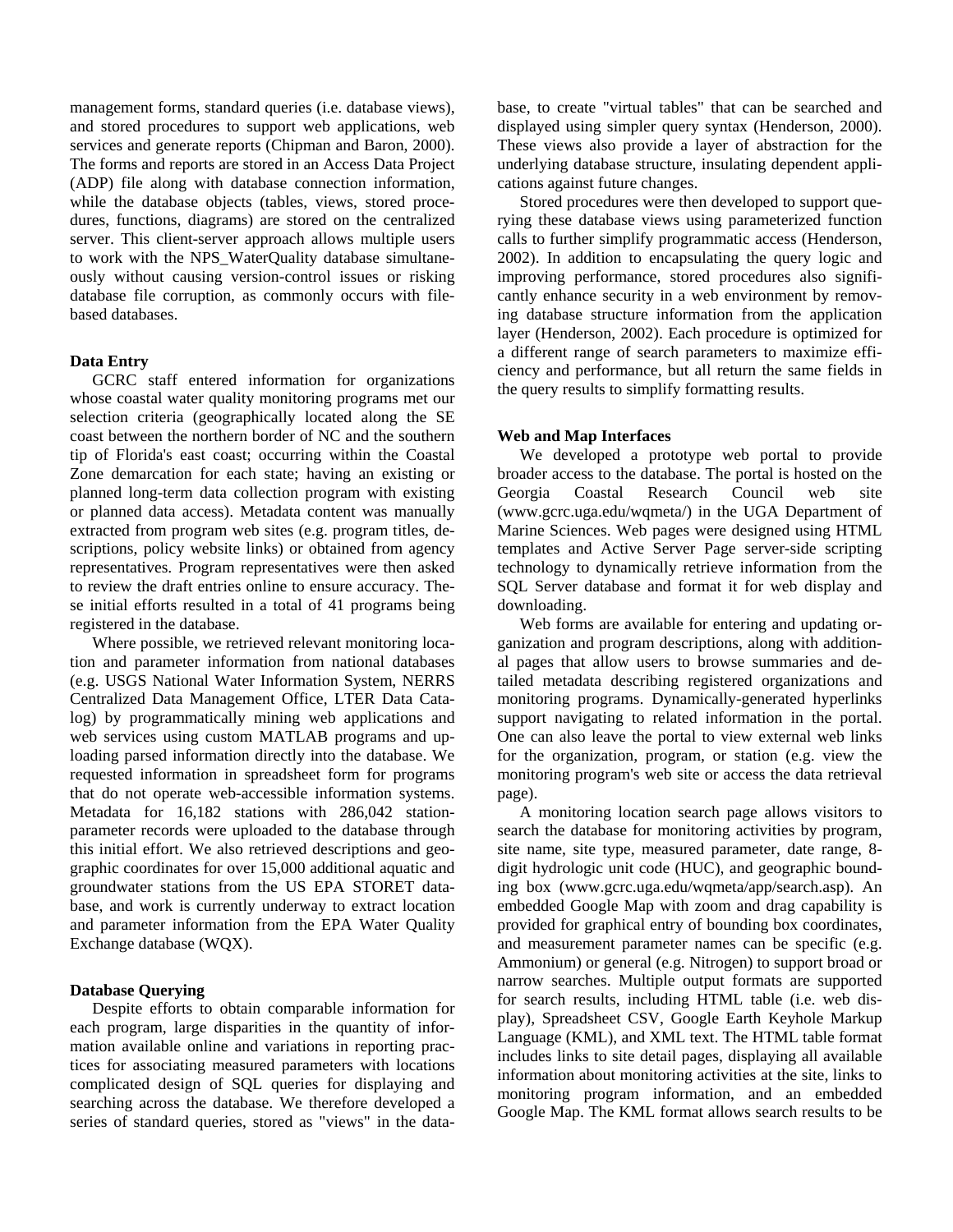

**Figure 3. Query results in KML format displayed in the Google Earth application. Note that stations for each monitoring program are displayed using a different placemark, and metadata information and a link to the web portal is provided in popup balloons.** 

displayed in Google Earth and Google Maps. The KML implementation includes distinct placemark icons for each monitoring program, popup balloons with information and portal links for every site, and "TimeSpan" elements allowing the geographic coverage of stations to be displayed at varying points in time in the Google Earth application (fig.3).

In addition to the interactive web portal, web services were developed using Microsoft SQLXML 3.0 (Richardson and Ruby, 2007; Henderson, 2002). The web services allow sophisticated users or other portals to programmatically query the NPS\_WaterQuality database over the Internet and retrieve information in structured XML or KML format. Descriptions of these services, including query parameters and output schemas, are available at www.gcrc.uga.edu/wqmeta/app/web\_services.asp.

#### RESULTS AND DISCUSSION

Since it was first deployed in mid-2009, over 2000 web visitors have accessed the prototype web portal, accounting for over 12,000 page views. Use of the web services is not logged, so this is probably an under-estimate of database use.

In 2010, we received additional funding from NPS to continue identifying partners and adding new programs to the SE Coastal Water Quality Monitoring Metadata Database. We also extended the geographic scope to include the area defined as the Dept. of Interior's South Atlantic Landscape Conservation Cooperative (LCC), which ranges further inland than the initial area (fig.4). As part of this new project we have already added over 20,000 coastal monitoring locations by automatic harvesting of metadata from USGS and USEPA, and so will approximately dou-



**Figure 4. Geographic scope of the SE Coastal Water Quality Monitoring Metadata database, showing initial location (yellow shading); the boundary of DOI's Landscape Conservation Cooperative (blue line); and proposed seaward expansion to the Southeast Large Marine Ecosystem (grey line). Locations of NDBC buoys (green dots), USGS downstream gages (blue stars), and coastal HUCs (red lines) are also shown.** 

ble the number of location and measurement parameter entries in 2011.

As we continue to populate the database and coordinate with emerging regional coordination efforts (e.g. SECOORA and the NPS OpenParks GRID), we expect use of this resource to increase dramatically. Regional and neighboring networks and partnerships that have expressed support and interest in the practical outcomes of the project include Sea Grant's South Atlantic Regional Research project (SARRP), South Atlantic Marine Fisheries Council (SAFMC), Southeast Coastal Ocean Observing Regional Association (SECOORA), the Gulf of Mexico Alliance (GOMA) and Sea Grant's Mid-Atlantic Regional Research Project (MARRP).We are also pursuing additional funding to continue our efforts beyond the end of the current NPS project (June 2011), as well as improve the usability and functionality of the website to simplify end-user access to this information. In addition, we would like to begin analyzing the information we have compiled